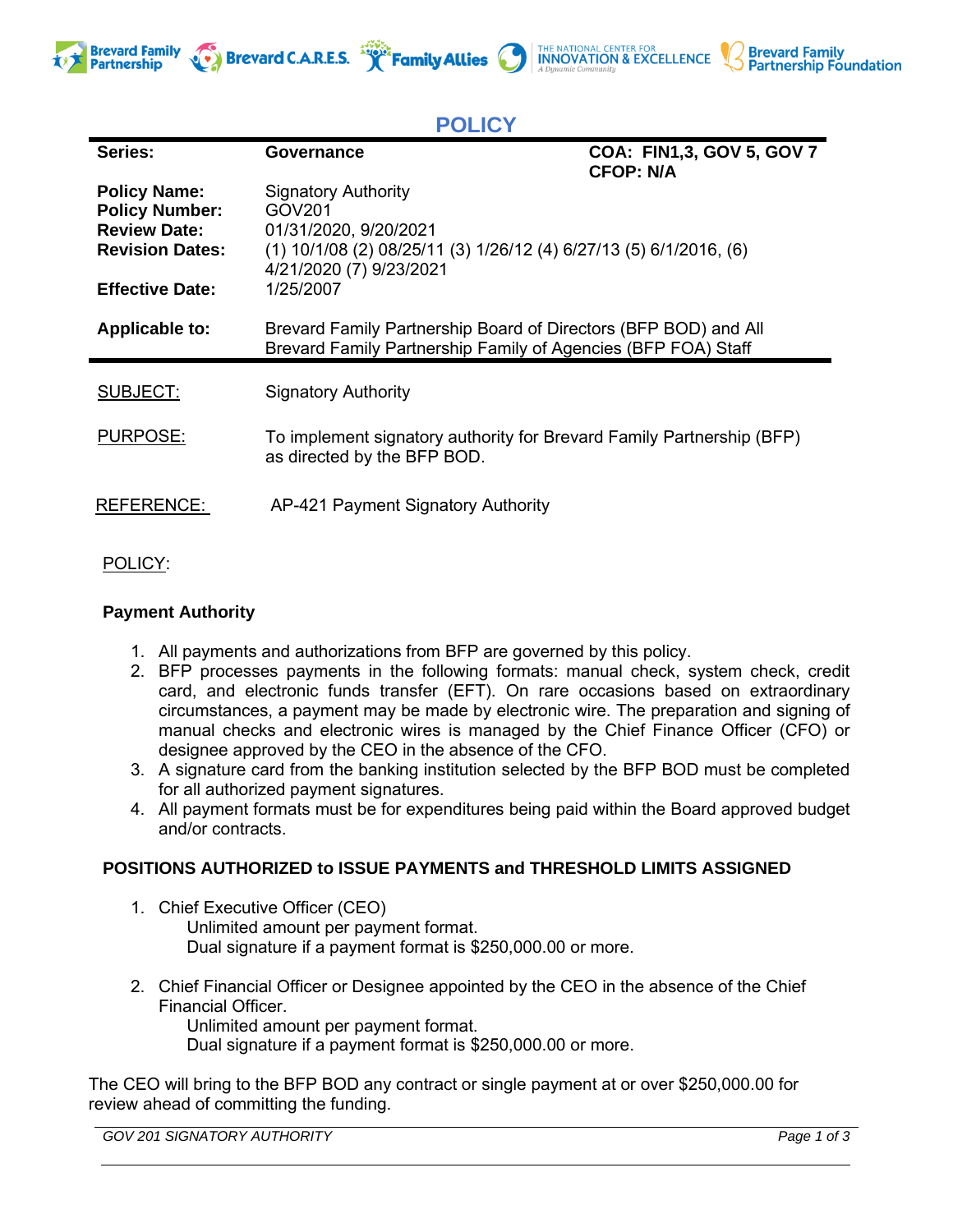



**Brevard Family** 

**Partnership** 

- 1. The accounting system contains the electronic signature of the BFP Chief Financial Officer, or the designee appointed by the BFP CEO in the event of a staff vacancy and the BFP CEO.
- 2. This electronic signature is placed on all system payments when appropriate authorization has been received and confirmed for each expenditure to be paid.
- 3. The internal controls for the use of the electronic signature includes:

Brevard C.A.R.E.S. **Framily Allies** 

- A separation of duties so no one individual can control all phases of the processing of a payment transaction.
- A review procedure excluding the Chief Financial Officer and other Accounting Staff to monitor banking transactions.
- Appropriate security precautions taken to secure access to checks and the accounting system.
- The Chief Financial Officer does not have unrestricted rights to the accounting system.
- A review procedure for monitoring bank transactions; security for access to checks and the accounting system and limited access of partners to the accounting system related to these security items.

## **Contract Authority**

- 1. The authorization of all contractual arrangements with BFP is governed by this policy.
- 2. All newly proposed contractual arrangements at or more than \$250,000 are reviewed by the Board of Directors. The review process is as follows:
	- The members of the BFP BOD are given five (5) calendar days to review and comment on any contract within this classification.
	- During this period of time, the members of the BFP BOD should raise any concerns they have with the contract under review.
	- All comments or concerns will be forwarded to the CEO or designee for resolution. Once notified, the CEO or designee will resolve any issue identified and, if necessary, resubmit the contract to the entire BFP BOD for reconsideration and if necessary, an emergency meeting of the Board will be convened.
	- The CEO or designee will issue a timely response to any comments or concerns identified. The timeframe for a response from the CEO or designee will be determined by the nature of the issue being addressed. As a result, no specified time is defined for a response.
	- If no other concerns are raised and once all issues previously identified are resolved, the contract will be executed by the CEO. No contract will be executed until all matters have been resolved.
- 3. All contractual arrangements less than \$250,000 can be executed by the CEO without review by the Board of Directors.
- 4. Regardless of the amount of a contractual arrangement, all executed contracts must be for services, equipment, etc. which serve to accomplish the mission of BFP set forth by the BFP BOD.